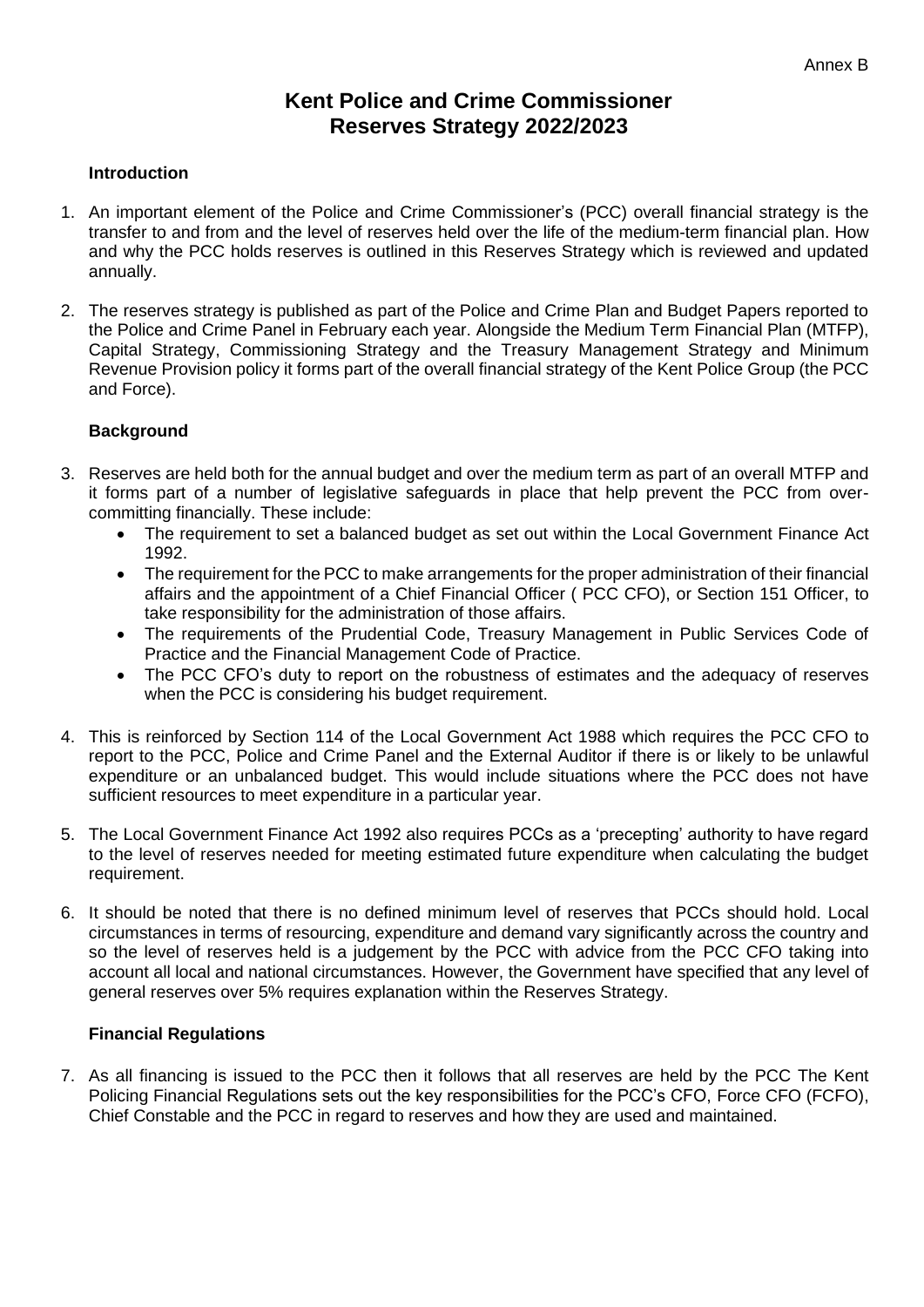#### **Reserves Strategy**

- 8. The PCC holds reserves for four reasons:
	- a) As a general contingency against unknown or unforeseen events
	- b) To manage strategic risks in the organisation
	- c) To manage change within the organisation
	- d) To be held for statutory reasons
- 9. The PCC's Reserve Strategy has the following key elements:
	- A general non-earmarked reserve of 3% of the net budget will be maintained for unknown and/or unforeseeable events.
	- A prudent approach to risk management will be maintained and accordingly earmarked reserves will be created to cover for possible significant risks.
	- The PCC will take a long-term approach to protecting, maintaining and investing in all its assets supporting policing for the long term as well as short term.
	- Reserves not required for the above purposes will be clearly identified as available for other discretionary opportunities.
	- In the interest of the council taxpayer, the PCC will where possible build up and maintain a level of reserves for investment, borrowing only where the life of the asset and economic environment make it the most efficient way of financing investment.
- 10. These elements are the aims of the PCC's reserves strategy and have not changed, however, the attainment of these aims has become more challenging due to the current financial climate. The aims are the overarching guiding principles to which the reserves strategy of the PCC will aspire.

# **Reserve Levels**

- 11. The total general and earmarked reserves are expected to be £16.6m as at 31 March 2022. Of this, general reserves will amount to £10.5m or 3% of the net revenue budget. This is the current level of reserves recommended by the PCC CFO in the strategy to be held for general contingency. This level is generally regarded best practice and comparable with other PCCs. The MTFP, budget and reserves strategy all have clear guidance on the use of general reserves. If at any time general reserves are utilised so that their level falls below the recommended level then the first call on the budget is to replenish the general reserves to 3% of the net revenue budget.
- 12. The remaining reserves are all earmarked. It should be noted that the investment reserve is expected to have a balance of £0.4m at the start of the financial year. Capital investment in 2022/23 will be funded from asset sales during the year and largely borrowing. In the first instance this will be internal borrowing, where the PCC 'borrows' from cashflow during the year, reducing the level of funds available for investing in the money markets but reducing the cost of borrowing.
- 13. The level of reserves has reduced significantly over the last few years due to the planned use of reserves to support recruitment, delivery of capital projects and reducing asset sales. This reflects a strong direction from the Government to reduce policing reserves from their high in 2017/18 but also the strict financial environment in which policing operates. Recent years overspends have exacerbated the reduction in reserve levels further. With the current expected levels, it means that reserves can only be used for contingencies.
- 14. The PCC has notified the Chief Constable that any underspends will be taken back into reserves in order to mitigate risks over the medium term. Any in-year reallocations of underspends will only be considered by the PCC where an exceptional business case is made.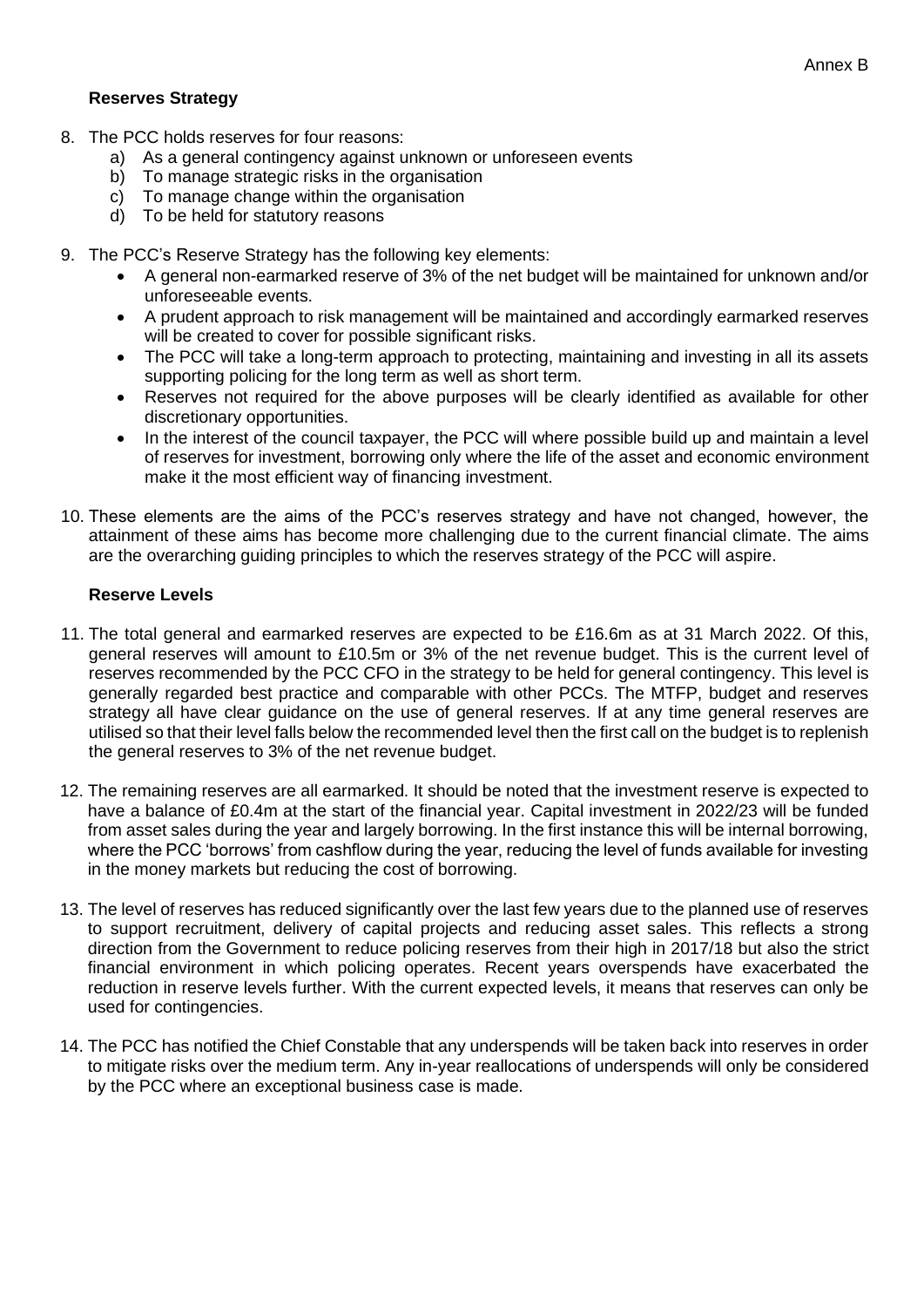#### 15. The reserves position over the medium term is set out below:

|  | Table 1: Reserves over the MTFP |  |  |
|--|---------------------------------|--|--|
|--|---------------------------------|--|--|

| Reserve as at 31 <sup>st</sup> March | 2021/22 | 2022/23 | 2023/24 | 2024/25 | 2025/26 | 2026/27 |
|--------------------------------------|---------|---------|---------|---------|---------|---------|
|                                      | £m      | £m      | £m      | £m      | £m      | £m      |
| General                              | 10.5    | 11.1    | 11.5    | 11.7    | 11.8    | 12.0    |
| Risk (inc Insurance/ Budget)         | 5.6     | 4.3     | 3.9     | 3.6     | 3.4     | 3.2     |
| Support)                             |         |         |         |         |         |         |
| <b>Investment Reserve</b>            | 0.3     | 0.3     | 0.3     | 0.3     | 0.3     | 0.3     |
| Partnership                          | 0.1     | 0.1     | 0.1     | 0.1     | 0.1     | 0.1     |
| <b>PCC</b>                           | 0.1     | 0.1     | 0.1     | 0.1     | 0.1     | 0.1     |
| <b>Total</b>                         | 16.6    | 15.9    | 15.9    | 15.8    | 15.7    | 15.7    |

16. Over the medium term, taking all the plans and provisions into account, total reserves are expected to total £15.7m at the end of 2026/27.

- 17. The expenditure from the investment reserve is reliant on borrowing and in-year asset disposals being realised and available to spend. A contribution to capital investment continues to be made over the life of the MTFP to support the investment in ensuring that police officers have the appropriate equipment and technology to be as effective as possible.
- 18. Any revenue underspends not required for unforeseen expenditure will be taken back into reserves.
- 19. The reserves are held for the following:
	- The General reserve is used to mitigate against unknown and unexpected events that incur considerable cost that could not be borne within the revenue budget. This could include public order, major investigation costs or to fund initial costs of major disruption/ disaster response (i.e. Covid 19 pandemic, flooding). Kent Police Group issues that could be applied to this reserve include Operation Stack or EU exit. This would be used before applying to the Government's Special Grant scheme should the criteria be met. The Special Grant scheme usually only accepts applications from those PCC's who have incurred costs greater than 1% of their net revenue budget with a further 0.5% for a second event. This reserve covers two such instances plus a further 1.5% for unknown and unexpected costs.
	- **Risk** is used to mitigate any sudden or unexpected changes in funding levels. This also includes the **Insurance reserve** which is held to cover potential liabilities in any insurance claim. In order to keep our insurance premiums at a reasonable level we self-insure to a significant degree. This level is suggested by our Insurance advisors as an appropriate amount to keep in reserve should we incur a large insurance claim. This is reviewed annually by our actuaries.
	- **Investment Reserve** funds the capital investment in our investment programme. The investment programme is a number of medium and long-term projects that are designed to improve, renew or create assets that will reduce financial commitments and improve policing in Kent. All sales of assets (capital receipts) fall into this reserve to be used for future capital investment. Capital projects will typically incur some revenue investment, and this is included within the revenue budget.
	- **Budget Support** is held to mitigate risks around the current year budget, including risk in the non-delivery or delayed delivery of the savings plans. It will also, where appropriate, fund costs for significant operations that would not lead to a claim for Special Grant avoiding the need to use general reserves.
	- **Partnership** reserves are held for statutory reasons and are held on behalf of specific partnerships. They can only be used for the purposes they were intentionally held for.
	- **PCC** This reserve holds funds set aside from the PCC's own budget to fund innovative projects to help transform policing and fund local PCC priorities
- 20. The expenditure from the investment reserve is reliant on borrowing as in-year asset disposals reduce. A revenue contribution to capital continues to support the investment programme and this contribution will increase over the medium term. Any fluctuations in asset disposals may mean a reduction in investment or where appropriate for long term projects a need to borrow.